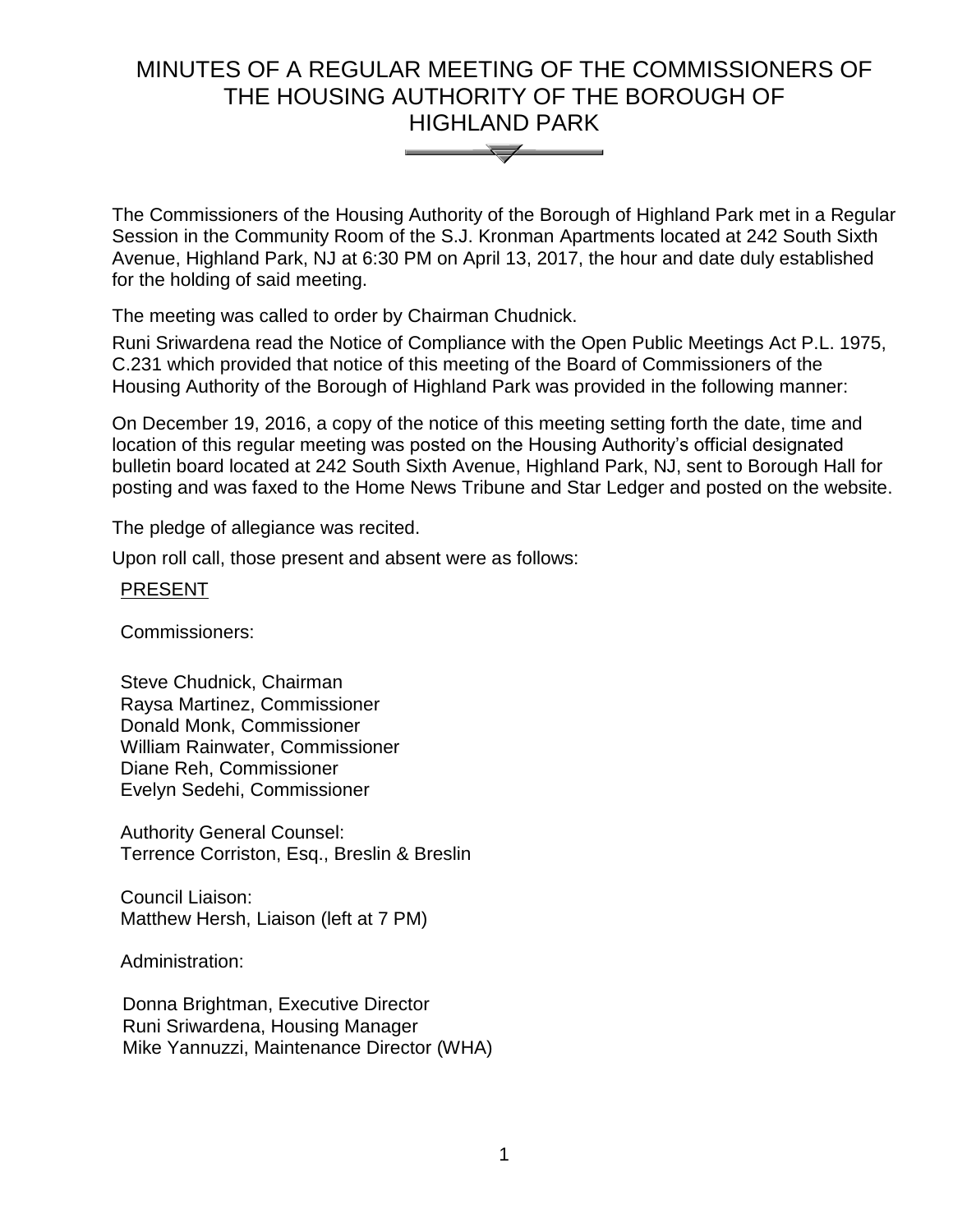# Minutes:

A motion to approve the minutes of the regular meeting held on March 8, 2017 was made by Commissioner Sedehi and seconded by Commissioner Reh.

#### Discussion – changes on March minutes:

Page 2 – Vote on minutes – Commissioner Monk was absent and Commissioner Sedehi abstained (votes were reversed)

Page 3 – Commissioner Martinez questioned if environmental, part 58, was correct.

Executive Director Brightman responded, yes.

Page 4 – Commissioner Martinez pointed out that the next to last sentence should read prohibitive not prohibited.

| ROLL CALL: | Chudnick Martinez Monk Rainwater Reh Sedehi |  |  |  |
|------------|---------------------------------------------|--|--|--|
| AYES:      | Chudnick Martinez Rainwater Reh Sedehi      |  |  |  |
| NAYS:      | <b>None</b>                                 |  |  |  |
| Abstain:   | Monk                                        |  |  |  |
| Absent:    | <b>None</b>                                 |  |  |  |

The Chair thereupon declared said motion approved.

#### Public Comment I

Karin Jackson, 3P, stated that she had a good time today at the Resident Council luncheon. They had Italian hot dogs. She also stated that she enjoys Bonnie's Café.

Communications - none

#### Executive Director's Report

Executive Director Brightman noted that items from the March meeting were followed up on.

Commissioner Sedehi inquired as to where the thermostat covers were going?

Executive Director Brightman responded on all thermostats, including the hallways.

#### RAD Report

Chairman Chudnick thanked Councilman Hersh for following through on obtaining the signatures on the environmental, part 58 forms.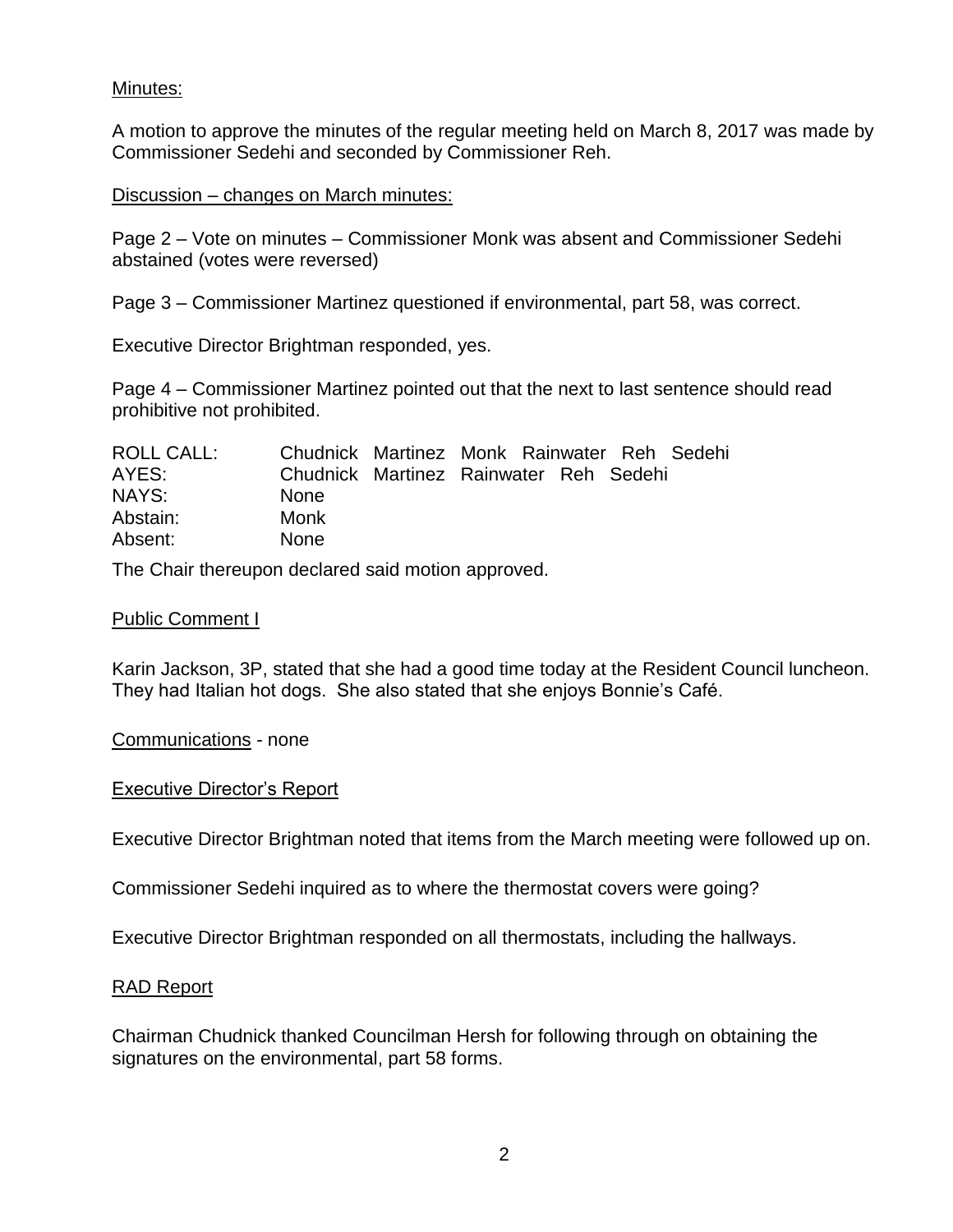Executive Director Brightman reported that she and Susan Lenz went before the HOME Committee to make a case for funding. She asked Councilman Hersh to put in a good word with the Freeholders.

Councilman Hersh stated that he had to leave early to attend a Board of Health Committee Meeting.

Housing Director Sriwardena asked that Councilman Hersh let the Board know that she is willing to sponsor smoking cessation classes at the Kronman building for the tenants.

Executive Director Brightman informed the Board that the Park Terrace project has been moved into closing position. She further stated that she made a special request to NJHMFA for an allocation of 4% tax credits as there is no formal round this year.

Commissioner Monk asked what this year meant.

Executive Director Brightman responded that it is for all of 2017.

Commissioner Monk inquired about the status of the Kronman roof.

Executive Director Brightman responded that it was holding up and there were no leaks during the recent rain storm.

Executive Director Brightman asked Councilman Hersh to reach out to the Borough attorney as a new PILOT agreement has to be negotiated for Kronman.

Councilman Hersh responded that he would do that.

Executive Director Brightman stated that she saw Tony Marchetta from NJHFMA at the Woodbridge groundbreaking and that she felt hopeful about obtaining a special allocation of funding. She further stated that both deals must close by November as the voucher clock starts every January 1.

Commissioner Monk questioned why there has not been any fallout about not having a four percent tax credit round.

Executive Director Brightman responded that the fallout will most likely occur in the 9% credit round due in May.

Commissioner Martinez asked if the Board should send a letter to legislators concerning the proposed federal budget cuts.

Commissioners Martinez and Chudnick volunteered to work on a letter.

Executive Director Brightman, Counsel Corriston and Councilman Hersh stated they would send them samples of letters sent by other organizations.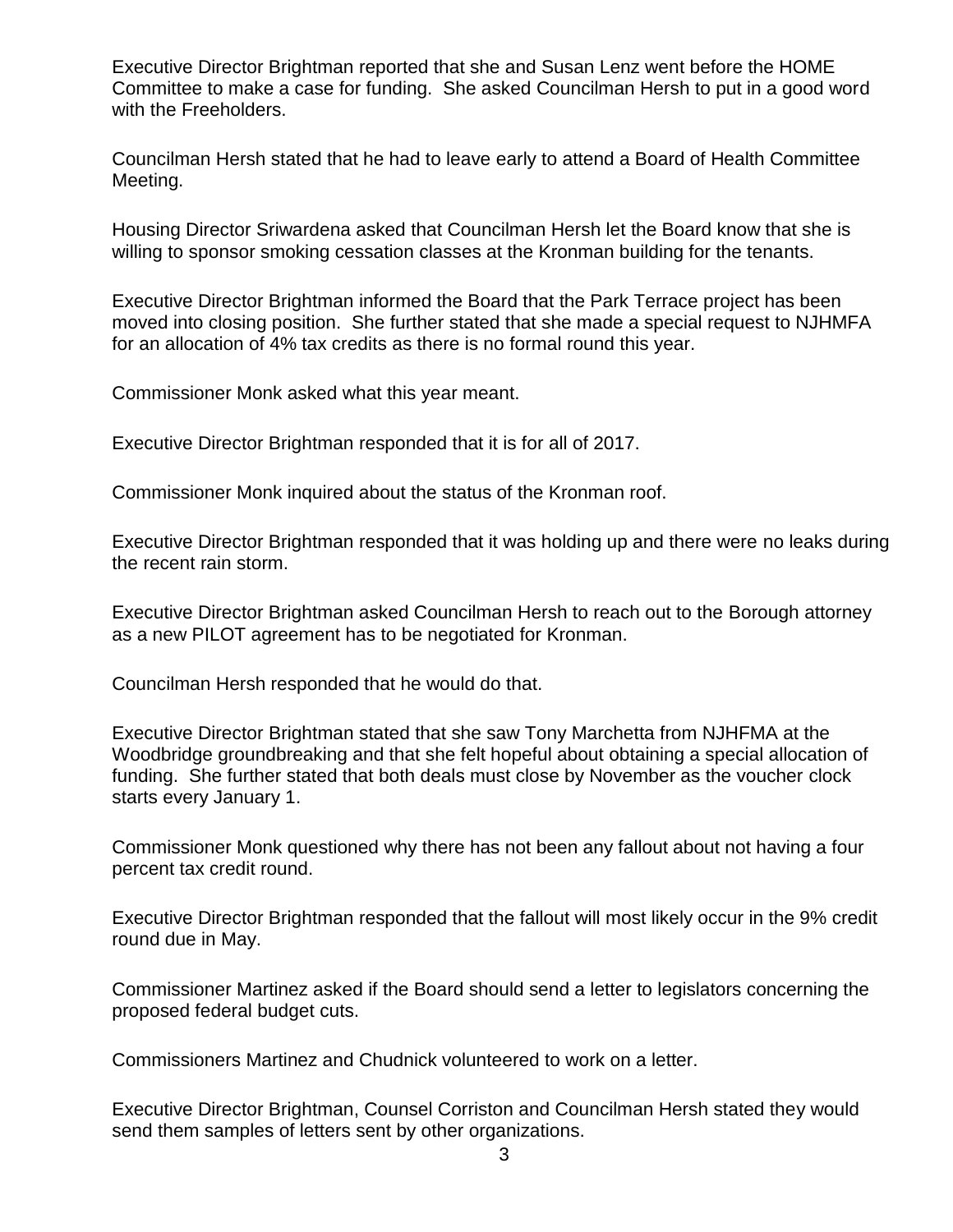Commissioner Rainwater inquired as to why there were zeros on the PHAS score report.

Executive Director Brightman responded because we are pending a RAD conversion and are not rated in these areas.

## Attorney Report:

Counsel Corriston stated that he had no report but asked the Board if they heard about the City of Passaic whereby they opened their list and 8,000 people showed up in one day to obtain an application. This gives you an idea of the housing need.

Accountant Report - nothing to report

## Housing Manager Sriwardena's Report

Chairman Chudnick inquired about Housing Manager Sriwardena's letter to the tenants.

Housing Manager Sriwardena's responded that she does this for the tenants that do not attend the quarterly tenant meetings so that they know what was discussed and can stay informed.

Chairman Chudnick inquired as to whether or not the situation was improving in the front of the Kronman building with drivers and pickups.

Housing Manager Sriwardena responded that Commissioner Reh was working with the Police on the issue.

Councilman Hersh stated that Officer Panacheli has been out on leave and has just returned. He stated that he would set up a meeting with himself and Housing Manager Sriwardena to address the problem.

Chairman Chudnick commented that Joe Thurston has been doing a good job as a watch dog since he moved into Park Terrace.

Chairman Chudnick asked Housing Manager Sriwardena to put out a notice to the tenants about the bulk pickup date.

Chairman Chudnick inquired about Housing Manager Sriwardena's letter for Easter Seals protesting funding cuts.

Housing Manager Sriwardena said they appreciated her letter and that she has not heard any updates.

Chairman Chudnick publically thanked Jeff Marder for the good job he did with the snow removal.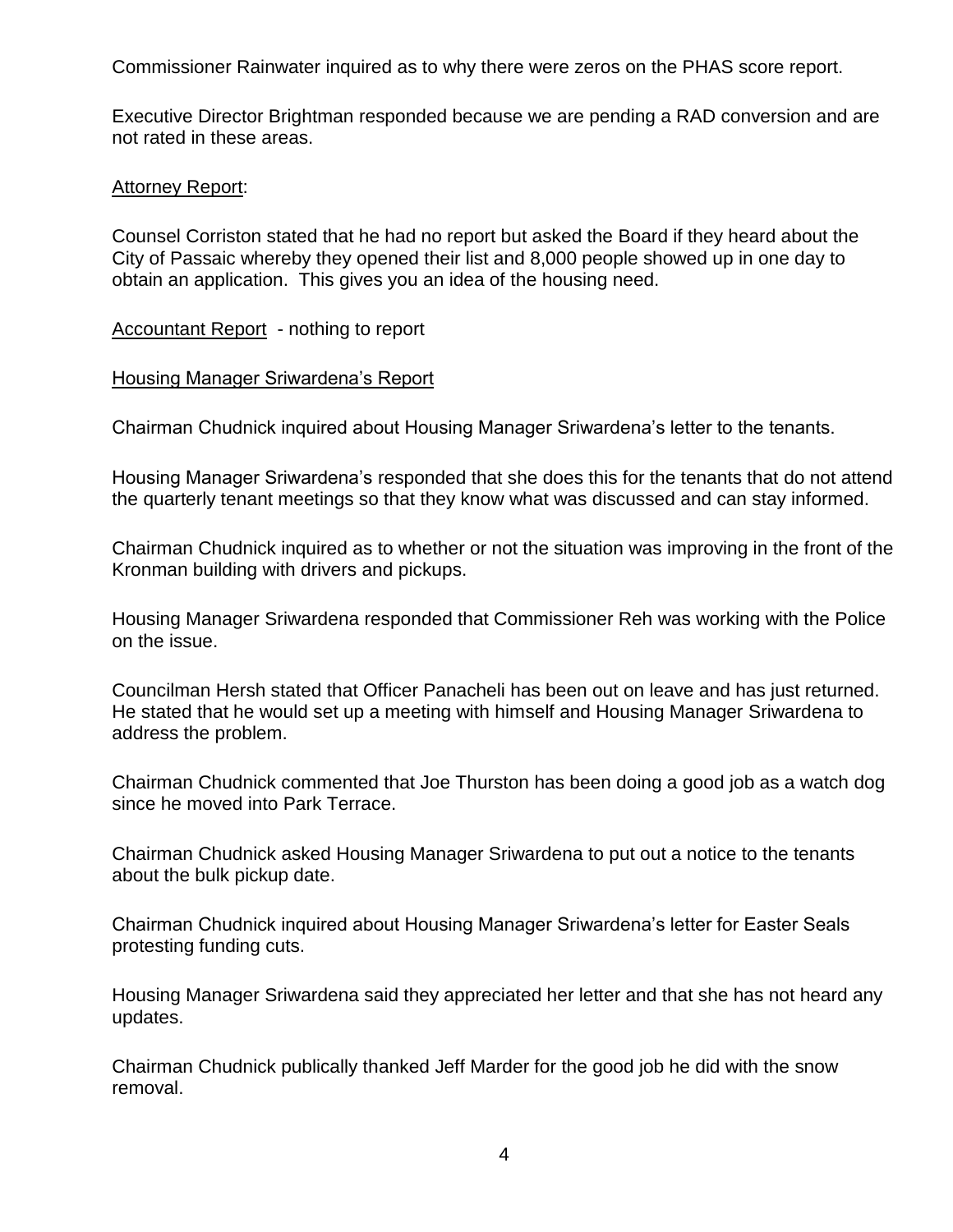Commissioner Reh asked about the snow blowers and whether or not we kept any inventory of equipment and service schedules.

Executive Director Brightman responded that, yes, we do have an inventory of equipment and its proposed life. She further stated that it was most unfortunate that both snow blowers broke during the recent storm as the heavy weight of this snowfall caused them both to malfunction. They have been serviced and are in good working order now.

## Committee Reports

## Tenant Relations:

Commissioner Martinez reported that she handed out to the Board a summary of her and Commissioner Sedehi's tenant commissioner interviews. Three residents sent letters of consideration and they sent two for recommendations to the Mayor and Council for consideration.

#### Building and Grounds:

Commissioner Reh reported that she hopes to get the Police department to look at the driveway turnaround situation.

## **Resolutions**

a) Reso #2017-22 – Designate a Custodian of Records/Criminal Records

Motion moved by Commissioner Sedehi and seconded by Commissioner Rainwater to adopt Resolution #2017-22.

#### **Discussion**

Executive Director Brightman stated that resolutions #2017-22 and #2017-23 were being done due to Kathy Blaha's retirement May 1<sup>st</sup>.

| ROLL CALL: |             |  | Chudnick Martinez Monk Rainwater Reh Sedehi |  |
|------------|-------------|--|---------------------------------------------|--|
| AYES:      |             |  | Chudnick Martinez Monk Rainwater Reh Sedehi |  |
| NAYS:      | <b>None</b> |  |                                             |  |
| Abstain:   | <b>None</b> |  |                                             |  |
| Absent:    | <b>None</b> |  |                                             |  |

The Chair thereupon declared said motion approved.

b) Reso #2017-23 – Re-Designate a Custodian & Cost of Government Records

Motion moved by Commissioner Sedehi and seconded by Commissioner Rainwater to adopt Resolution #2017-23.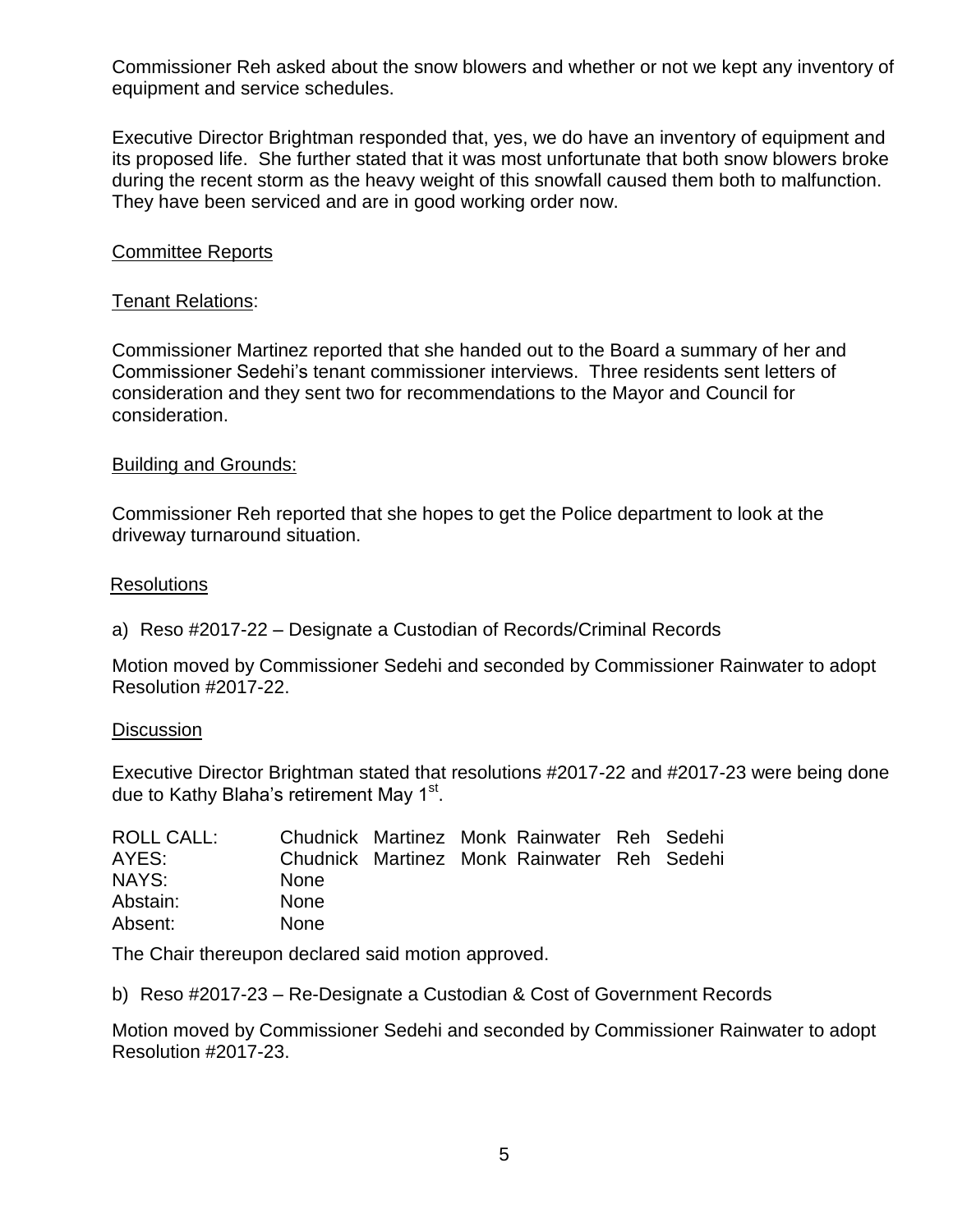# **Discussion**

Commissioner Reh asked if the charges were the same as the Borough.

Counsel Corriston stated that the charges are regulated by State Statute.

| ROLL CALL: |             |  | Chudnick Martinez Monk Rainwater Reh Sedehi |  |
|------------|-------------|--|---------------------------------------------|--|
| AYES:      |             |  | Chudnick Martinez Monk Rainwater Reh Sedehi |  |
| NAYS:      | <b>None</b> |  |                                             |  |
| Abstain:   | <b>None</b> |  |                                             |  |
| Absent:    | <b>None</b> |  |                                             |  |

The Chair thereupon declared said motion approved.

c) Reso #2017-24 – Adopting Monthly Bill List for March 2017

Motion moved by Commissioner Sedehi and seconded by Commissioner Rainwater to adopt Resolution #2017-24.

| ROLL CALL: |             |  | Chudnick Martinez Monk Rainwater Reh Sedehi |  |
|------------|-------------|--|---------------------------------------------|--|
| AYES:      |             |  | Chudnick Martinez Monk Rainwater Reh Sedehi |  |
| NAYS:      | <b>None</b> |  |                                             |  |
| Abstain:   | <b>None</b> |  |                                             |  |
| Absent:    | <b>None</b> |  |                                             |  |

The Chair thereupon declared said motion approved.

## New Business

Commissioner Reh stated that the Borough has a paper shredding truck coming in May and the residents should be informed of the date in case they have papers to shred.

Housing Manager Sriwardena stated that she would do that.

Executive Director Brightman stated that she was able to get a computer donated for the tenants in the Kronman building.

Commissioners Rainwater and Reh stated that the Wi-Fi was not working in the community room.

Executive Director Brightman said she would address it.

Chairman Chudnick announced that there was a new doctor in the house and presented Commissioner Martinez with a bouquet of flowers for obtaining her PHD and all congratulated her.

# Second Public Comment

Dee Donnelly, 1H, asked about the coupons in January.

Executive Director Brightman responded vouchers, not coupons, and explained that HUD only authorizes the project based vouchers for January 1<sup>st</sup> starts.